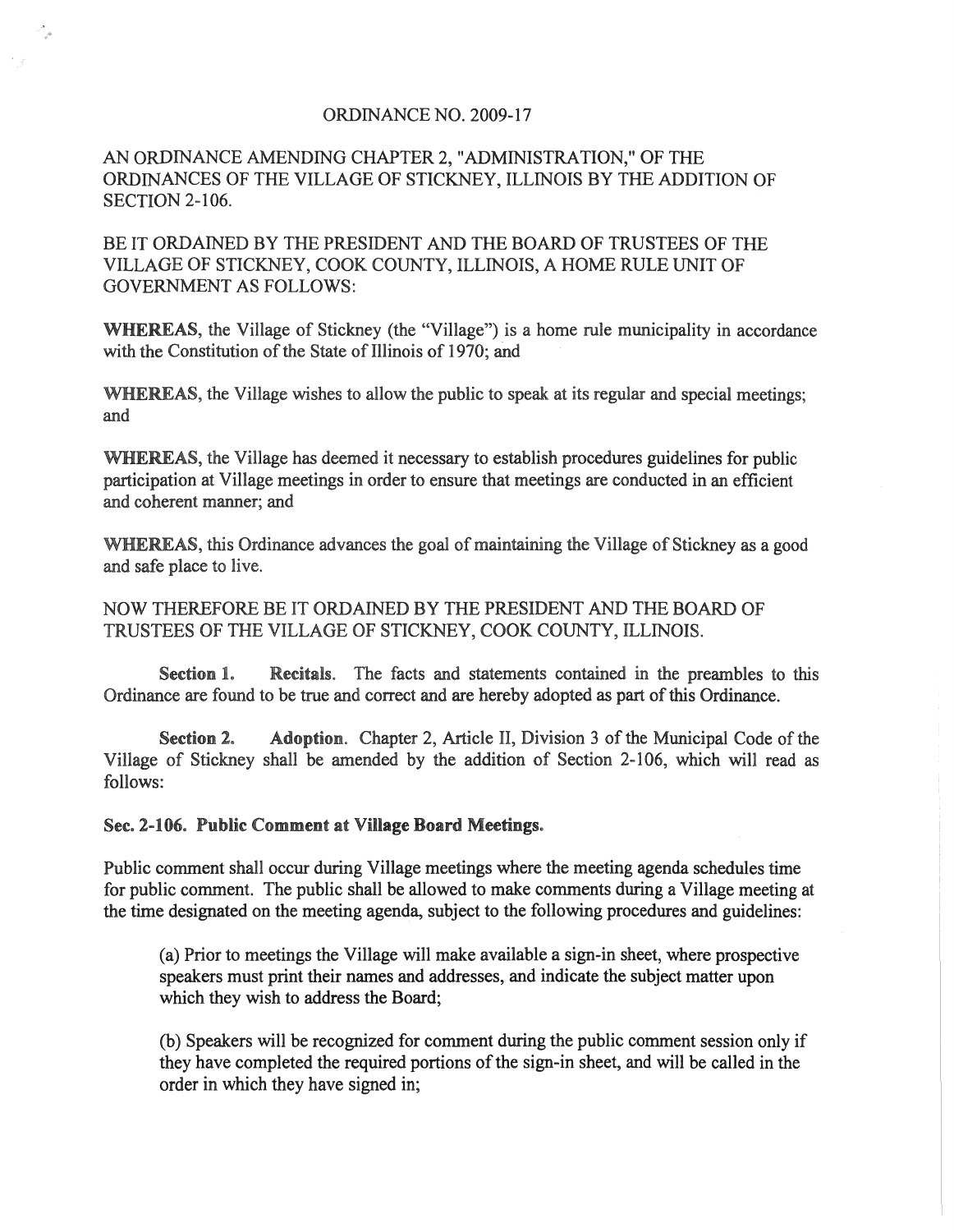(c) When recognized to comment, each speaker must begin by stating his or her name and address, and shall be permitted three minutes to speak;

(d) Speakers will be recognized to speak only once per board meeting.

Section 3. Home Rule. This ordinance is enacted under the Home Rule powers of the Village as set forth in the Constitution and laws of the State of Illinois.

Section 4. Effective Date. This Ordinance shall be in full force and effect after its passage, approval and publication in the manner provided by law.

Section 5. Conflicts. This Ordinance supersedes all ordinances or parts of ordinances directly conflicting with the terms and provisions contained herein, but only to the extent of such conflict.

Section 6. Severability. If any section, subsection, sentence, clause, phrase or portion of this Ordinance is for any reason held invalid or unconstitutional by any court of competent jurisdiction, such portion shall be deemed a separate, distinct, and independent provision and such holding shall not affect the validity of the remaining portions hereof.

Section 7. Certification and Publication. The Village Clerk of the Village of Stickney shall certify to the adoption of this Ordinance and cause the same to be published in pamphlet form.